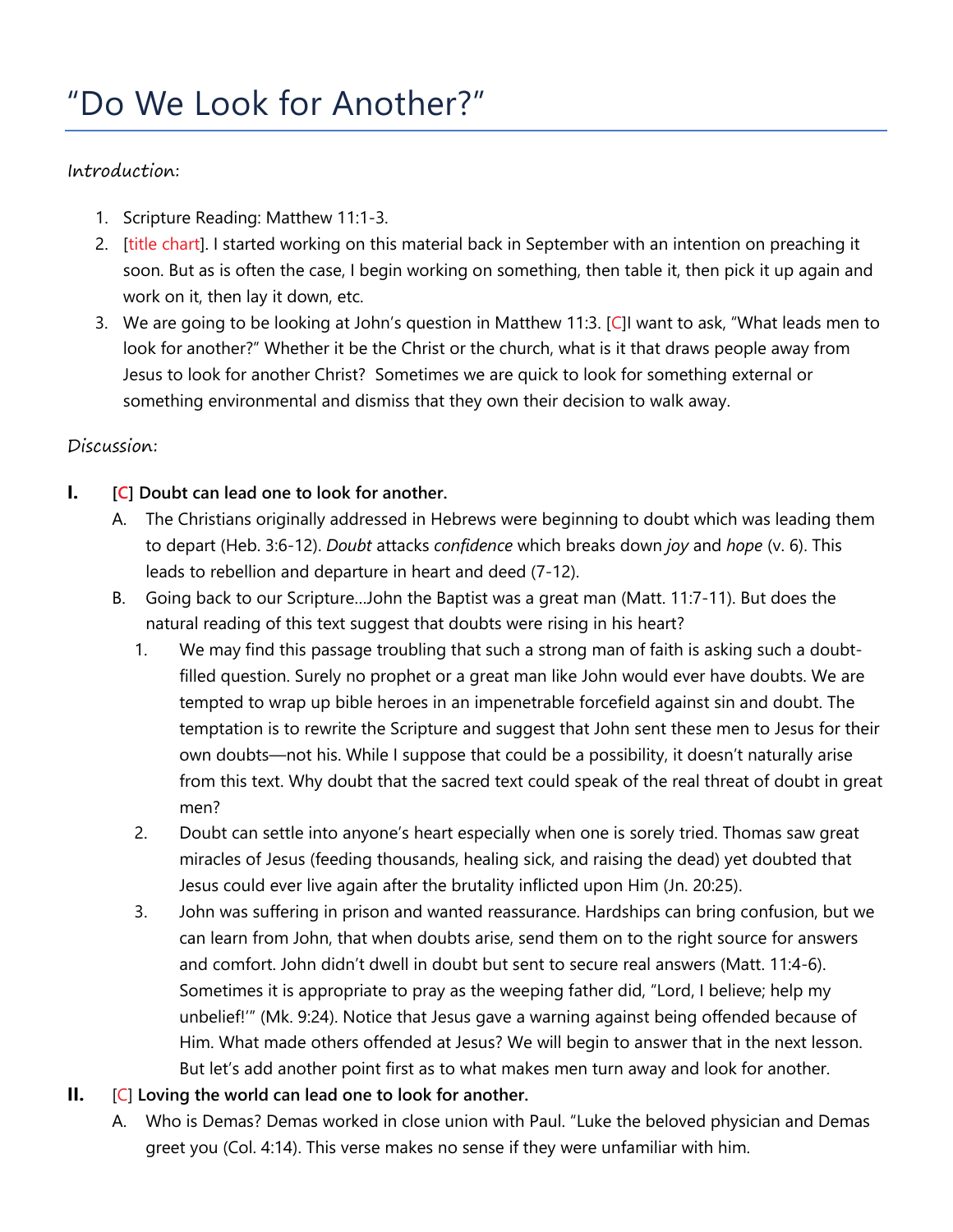- 1. He was a Gentile as this letter seems to make that identification (see Col. 4:10-14 Aristarchus [ehr-ihs-TAHR-kuhs], Mark, Jesus—Jews; Epaphras [EH-puh-fras], Luke, and Demas—Gentiles; hence Jews and Gentiles working together).
- 2. He is listed with "my fellow laborers" which phrase implies very strongly that of a *partnership* in the work and responsibilities (Phm. 1:24).
- B. Yet one of the most haunting remarks of him is found in 2 Timothy 4:10.
	- 1. "Forsaken" is to abandon, desert, leave in a strait. Where? Thessalonica.
	- 2. [cl] *Why?* Having loved this "present world." *Present* means just that, "at this time—the present." Paul uses the word "world" which has the meaning of age, or period of time.
	- 3. [cl] John warned believers to not love the world also, but he uses a different word for "world" than what Paul wrote. John referred to the cosmos, or the arrangement, constitution, government, decoration, or ornament of the world.
		- a) Paul spoke of Demas' love toward the present *eon of time*. John warns against the love of the cosmos all that fills the world's space.
		- b) Two questions come in view of this.
			- (1) First, "Am I living for the *space and decorations* found in this world or *for the kingdom of God*?"
			- (2) Secondly, "Am I living for the *time found presently in this world*, or *for eternity*?" Am I any different from Demas?
- C. We don't know the specifics of why Demas.
	- 1. There is a little piece of ancient literature from Polycarp who was evidently an eyewitness and student under John. Many call Polycarp a bishop but we need to treat ancient literature with the same discerning eye as we treat Scripture. Where does Polycarp claim to be a Bishop from his pen? He doesn't in his letter to the Philippians. He simply says: **"Polycarp and the presbyters that are with him unto the Church of God which sojourneth at Philippi."** He may have been a fellow elder or perhaps the preacher.
	- 2. I love this letter. He wrote it between AD 120-140 where he frequently quotes from Scripture, from John, Peter, Paul and Matthew's writings. His letter shows the biblical pattern of church organization was still being obeyed with elders and deacons over the local church. He penned a list of martyrs [Cx2]:

 $9:1$  I exhort you all therefore to be obedient unto the word of righteousness and to practice all endurance, which also ye saw with your own eyes in the blessed Ignatius and Zosimus and Rufus, yea and in others also who came from among yourselves, as well as in Paul himself and the rest of the Apostles; 9:2 being persuaded that all these *ran not in vain* but in faith and righteousness, and that they are in their due place in the presence of the Lord, with whom also they suffered. For they *loved not the present world*, but Him that died for our sakes and was raised by God for us.[1](#page-1-0)

<span id="page-1-0"></span> <sup>1</sup> Polycarp to the Philippians 9:1, 2. Translated by J.B. Lightfoot.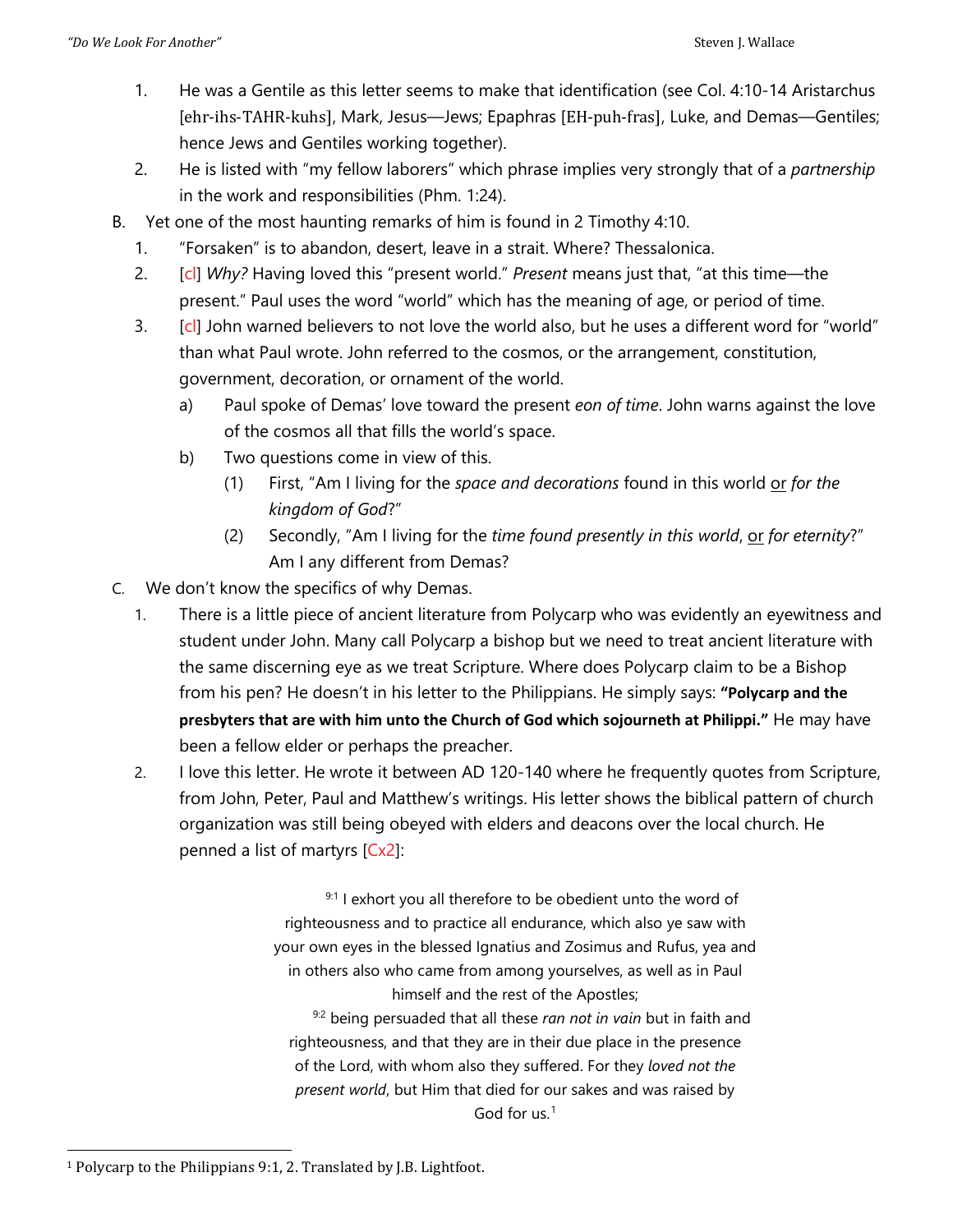D. With this phrase, Polycarp hints not only at the existence of the epistle of 2 Timothy, something modernists deny as being genuine, as well as to the apostasy of Demas. What seems to be implied is that Demas did not want to be a martyr, so he abandoned Paul in Rome just before he was executed. Demas was allured by his *present time*, not *eternal time*; his *present life*, not ete*rnal life.* This stood polar opposite to the message of the apostles (cf. Jas. 1:12). Demas example would have been a glaring failure on those of Smyrna and the example of Polycarp himself as he was not only willing to own the Lord but die a hideous death for the Lord, complimenting Revelation 2:10.

## Conclusion:

- 1. [C] Let us learn:
	- a) To pursue answers by diligent study when doubts arise (Rom. 10:17).
	- b) That no Christian is immune to falling in love with the world. It is a discipline to not love the world (cf. Titus 2:11, 12). The solution to guard against loving this present time is in a text that Demas would have had access to and would have been very familiar with. The letter that mentions his name also tells us what we must do to remain pleasing to Christ (Col. 3:1-4). Our life is not here, but with Christ when He returns. Place our daily thinking on things above, not the earth else there will be a very disappointing end when Jesus returns (Col. 3:5-7).
	- c) To acquire a love with an eternal perspective versus a present world affection (emp. Col. 3:3, 4). When Paul wrote about Demas, he was nearing his end of this life and though it is dark everywhere, his resolve is like a street lamp at night (2 Tim. 4:6-8). What a contrast to that of Demas (4:10).
- 2. What would Jesus say about Demas (Mark 4:3-9; 14-20). If Demas left because he loved his time and didn't want to forfeit it in persecution, he falls into the second soil Mk. 4:17. He also lands in the condemnation of the 3<sup>rd</sup> kind of land—thorns (4:19). In either case, it is not the type of faith that will save.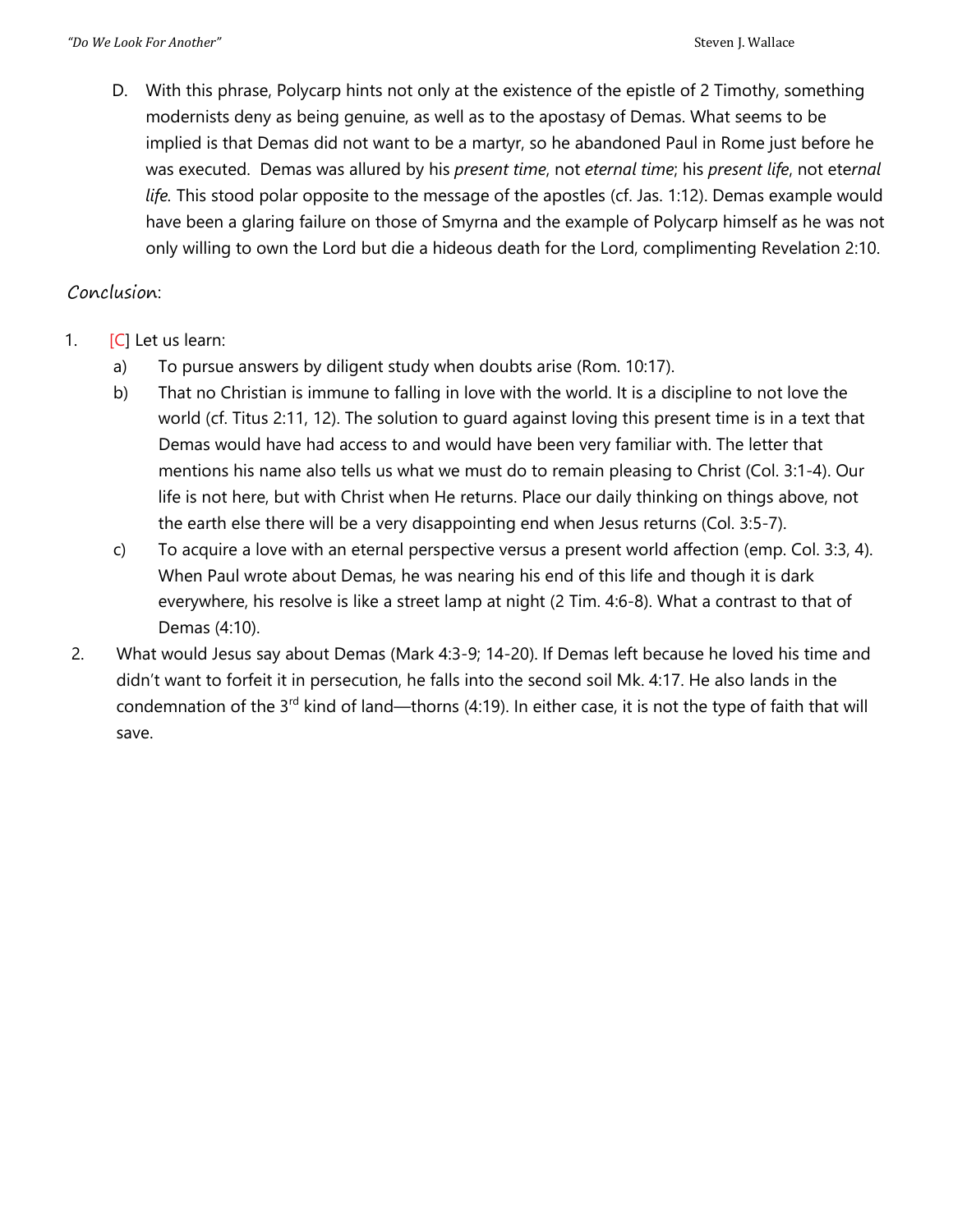### **SERMON 2** – *Introduction*

[C] In lesson 1, we looked at doubt and misplaced love. John had doubts, but he provided us with a positive example in how to deal with those by going to Jesus with His doubts and getting answers. Demas provided us with a negative example of why we should not have misplaced love—love for the world. What did his love for his present time benefit him today?

[C] We are going to talk about pride and we will see how pride was at the core of people rejecting Jesus. Recall Matt. 11:6; cf. 1 John 2:16.

### **III. [C] HE CAME FROM NO PROMINENT PLACE (JN. 1:45, 46)**

- A. There was a preconception against Nazareth as well as all of Galilee or northern Palestine (Zebulun and Naphtali [NAF-tuh-lai]). Some are prejudiced against people by where they live also.
	- 1. Galilee had no prominent learning center. It wasn't known for educational pursuits but for fishermen and tradesmen.<sup>[2](#page-3-0)</sup> It was a land of darkness that had very little esteem. It was populated with Gentiles. In this dark land, the light first dawned in the Messiah's work (Matt. 4:14-17). Preaching the light demands repentance!
	- 2. [cl] Prominent rabbis held the Jews in Galilee with contempt (Read Jn. 7:45-52; cf. Acts 2:7).
- B. [C] Matthew addressed this humble quality of the Messiah in a difficult prophecy (Matt. 2:19-23).
	- 1. [cl] *History:* Archelaus [ahr-kee-LAY-uhs] was a ruthless brutal ruler like his father. Herod the Great, decided to place a huge golden eagle over the temple gate. Two rabbis encouraged their disciples to tear it down. Herod burned the two rabbis to death. After Herod's death and just when Archelaus began to reign, a riot started due to what was done to these rabbis. Archelaus squelched the riot by killing 3000 Jews. No wonder Joseph was afraid to live in Judea and chose Galilee where Antipas peacefully ruled as tetrarch of Galilee (Matt. 2:22).
	- 2. *The problem*: no such Scripture exists with this quote.
	- 3. *The answer:* Matthew does not say "the prophet" as one, but rather "the prophets" in the plural. Therefore, Matthew has no specific phrase in mind as it is suggested in this translation, but rather is speaking of the *summary* of Old Testament prophecy outlining the humble and obscure surroundings associated with the Messiah as alluded to in the prophets (see, Isa. 53:2, 3). Matthew 2 starts with His birthplace—Bethlehem and ends with His residence— Nazareth. Bethlehem was no prominent town but was a little place out of thousands and Nazareth was contemptible.
- C. [C] Application: How often do people wear pride like a necklace and look down on others. Jesus came from heaven and chose to live in humble surroundings. Paul tells disciples to reproduce in attitude what Jesus lived.
	- 1. "Let this mind be in you which was also in Christ Jesus…" (Phil. 2:5-8). And he wrote, "Be of the same mind toward one another. Do not set your mind on high things, but associate with the humble. Do not be wise in your own opinion" (Rom. 12:16).
	- 2. When we set our minds on things above (Col. 3:2); on what heaven's orders were to free us from sin, it should be thought honorable to wear sackcloth and ashes in the house of God.

<span id="page-3-0"></span> <sup>2</sup> Crain, S. Sellers, "Truth For Today Commentary: Matthew 1-13. P. 77.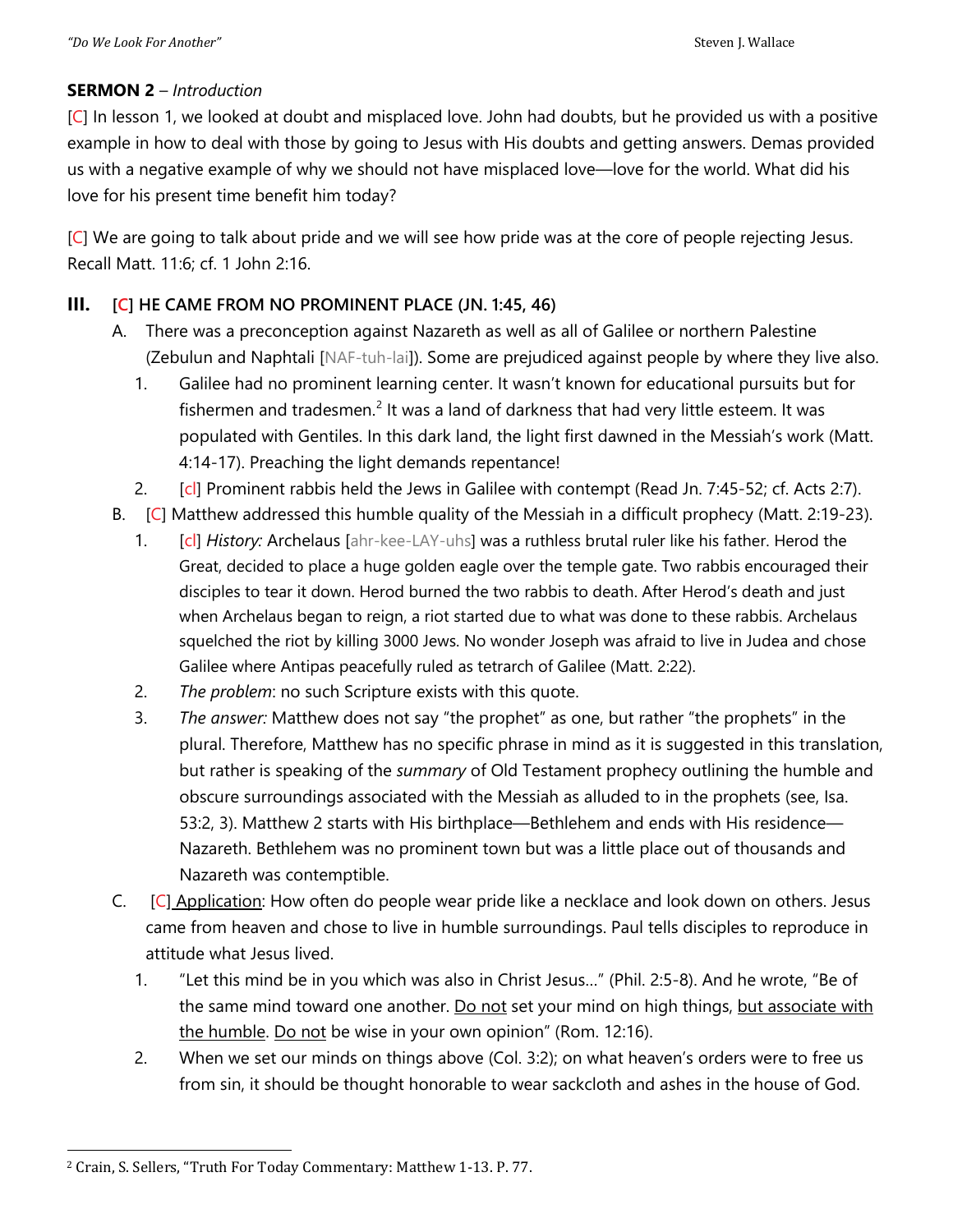- 3. But when we lift ourselves up, as one unreasonable man did to me, boasting of his willingness to lay aside a lucrative business to turn preacher, then we forget who we really are standing before—the all-holy God. It wasn't that this man looked at his business as rubbish to gain Christ, but rather, he used this supposed sacrifice to set himself up in the eyes of men to grant him authority before others. He used this to defend his ludicrous race to the courthouse position. When a Christian sets his minds on the "high things" on the earth: worldly honor, selfish pride, etc., then he sins against the entire model of the King of kings who came to earth to be treated like dirt, maligned, and put to death in the shame of a criminal. When one tries to elevate himself above his brethren, he commits three blunders:
	- a) First, he has forgotten that he was cleansed from sin and guilty of murdering Heaven's prince of peace.
	- b) Second, he has an inflated understanding of his own wisdom, skills, talents, etc. when in respect to a bigger picture, knows nothing at all. 1 Corinthians 8:2, "And if anyone thinks that he knows anything, he knows nothing yet as he ought to know." The world's smallest present has been defined as a man wrapped up in himself!
	- c) Third, he likely has an enormous deficiency in knowing those he thinks so little of. He hasn't walked in that person's shoes. A surfaced understanding of anyone or anything doesn't qualify for righteous judgment. Why do you think people despised Jesus? They were ignorant of His real identity. They saw a simple Galilean, not God. They saw a carpenter, not the creator! *(People make the same prejudicial mistakes today. A conservative preacher cannot come from Washington State. A preacher under forty cannot be of any benefit to a local church? A preacher from a scarcely populated prairie surely cannot be reasoner?)*
		- (1) *Prejudging* one allows one to *predefine* one without knowing one. It boxes one into a sphere that is comfortable, but it is delusional.
		- (2) I recall going to school with a man named Randy Cleveland, who had the physical presence of a bodybuilder and aspired to play football for the Florida Gators. He didn't appear to be very social, perhaps a little moody, an attitude, mean, perhaps angry, and very intimidating. People on campus generally avoided him. He wasn't one that you would ask to study together to pass a test. At weight lifting workouts most would leave him alone. One day I saw him alone on campus and made it a point to go to him and take the initiative to get to know him. I never really knew him outside of that limited environment. To my surprise, I found a man with a tremendous sense of humor, wit, and was even self-deprecating! Over the next several weeks he, Kelly and I developed a friendship. No wonder Jesus warned against superficial judgment (Jn. 7:24).
- D. [C] Where was Jesus really from? The *irony*: Was Jesus really from Nazareth or did He originally come from Bethlehem? Where did Jesus really come from?
	- 1. [cl] *Jesus came from eternity (Mic. 5:2).* About 700 years earlier, Micah spoke of Jesus. He identified Him coming from Bethlehem which is identified with Ephrathah in Judah to distinguish it from the Bethlehem in the north in Zebulun (Josh. 19:15). Micah is impressing us with the insignificance of the town—little among thousands. The impression is that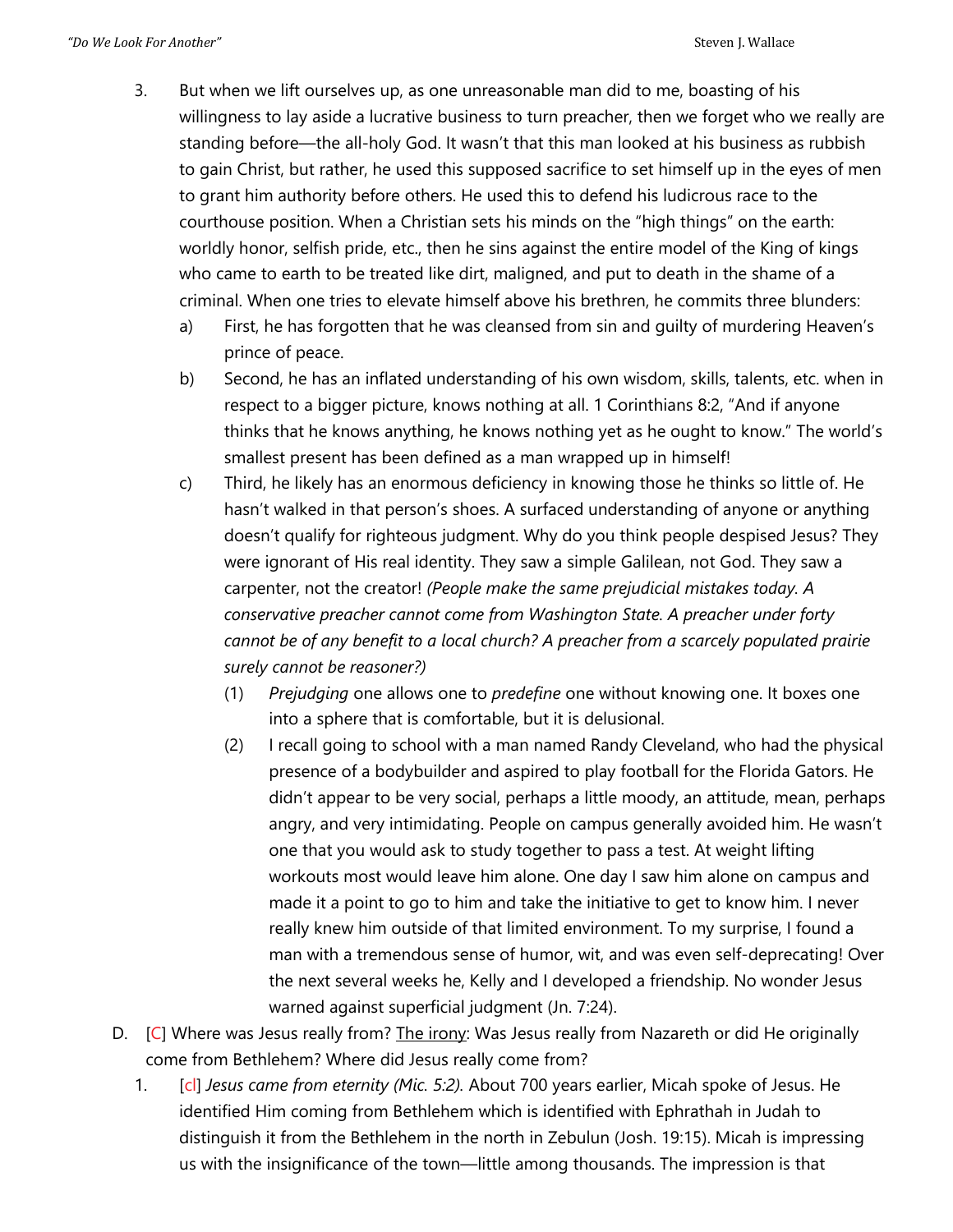Bethlehem would be too little for such a great one to come from and yet, that was God's choice. This prominent one from an insignificant place was foreshadowed in God's choice of David who was also from Bethlehem (1 Sam. 17:12). Micah identifies the real place where Jesus was from and that is from eternity. The people only saw Jesus from Bethlehem and then a resident of Nazareth. But He is from eternity. They saw Him and did not esteem Him. But He stood in the strength and majesty of Jehovah (Mic. 5:4). They saw Him as a poor person, but He is the ruler (Mic. 5:2). 1 Corinthians 1:27-31 serves as divine commentary.

- 2. [cl] *Jesus came from heaven and not earth* "For none has ascended into heaven, but he who descended from heaven; the Son of Man, whose abode is heaven" (Jn. 3:13, LO). Notice then, that Jesus came from a place that is above all (cf. Jn. 3:31; 8:23). He is the epitome of condescension without an attitude of condescension. Yet Jesus was despised and rejected by those who trusted in themselves, by those who trusted in manmade tradition, by those who trusted in their riches and wealth. They despised Jesus because they didn't really know Jesus. They didn't know Jesus because they were too proud to hear Him. Psalm 59:12, "[For] the sin of their mouth [and] the words of their lips, Let them even be taken in their pride, And for the cursing and lying [which] they speak."
- 3. [cl] *Jesus came from what is truly rich.* To be "rich" is to have plenitude, abundance, and fullness. Notice 2 Corinthians 8:9. This plentitude stands in contrast to what makes hell "hell." Hell is a place of "anguish" (Rom. 2:9) which word in the original means narrowness of place. Jesus came from heaven and left what was rich or abundant to make us rich. This should take any amount of personal pride and crush it into dust. Proverbs 8:13, "The fear of the LORD [is] to hate evil; Pride and arrogance and the evil way And the perverse mouth I hate." Proverbs 29:23, "A man's pride will bring him low, But the humble in spirit will retain honor."

#### Conclusion:

- 1. [C] While Jesus is from eternity, and left heaven, and the riches there, He extends eternal life and the glory of heaven to us (1 Jn. 5:11; Jn. 14:1-3).
- 2. [C] He did this for you, but he requires you to obey Him (Heb. 5:9). He makes no promise to give this to anyone other than those who "obey Him."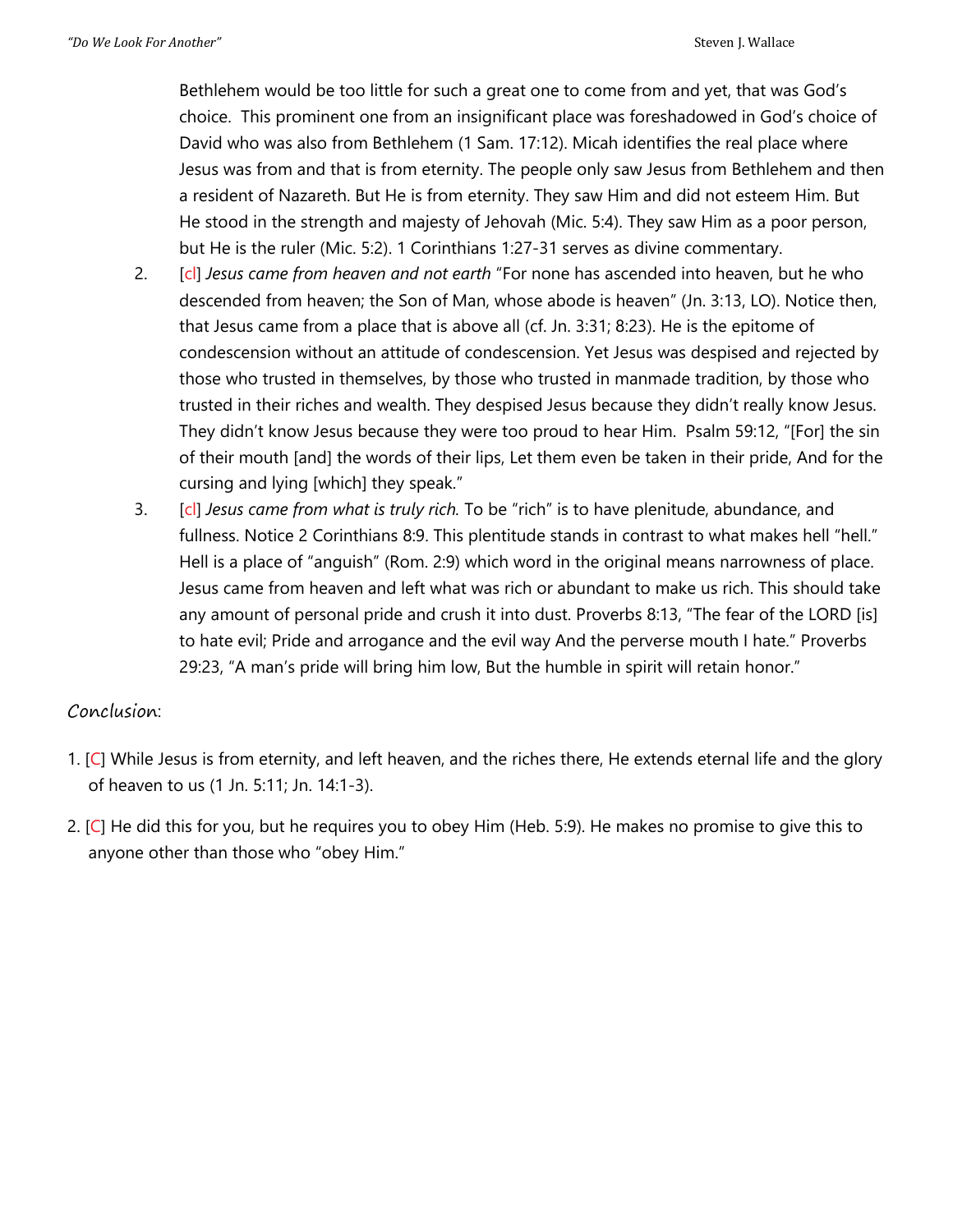#### **SERMON 3** - *Introduction*

Title chart—John sent some disciples to Jesus to ask Him if he were the One or should they look for another. We noticed that three things can take us away from Jesus to look for another [C]. All these points that follow stem from pride  $[C]$ .

### **V.** [C] **UNINSPIRING TRADE AND FAMILY LIFE (MATT. 13:53-58).**

- A. Further irony rejected by His own countrymen because…*of where He lived*! They could not see a great spiritual leader rising up from their own number and became offended at Him. They knew His relatives, they knew His life; his vocation of a carpenter (cf. Mk. 6:3). One commentary identified that the village, Sepphoris was a village that lay just a few miles north of Nazareth and was being rebuilt by Antipas during Jesus' childhood and adult years making that a likely place of employment for Joseph and Jesus.
- B.  $[C]$  If the Messiah had grown up with us, would we have become offended by His place of birth, residence, family members, vocation, etc.? The fact that all things were created by Jesus and to see Him taking of the things made and working to build things as a carpenter is an interesting thought. God chose a carpenter to build the church!
	- 1. *Yet many are offended by the Messiah for only building one church (Eph. 1:22, 23; 4:4).*
	- 2. *Many are offended by the spiritual emphasis that is placed on the church rather than the physical stamp they want (Jn. 18:36; Rom. 14:17).* Jesus didn't build the church with nails and wood, but rather by a sacrifice through nails, flesh, and blood (Acts 20:28)!
	- 3. *Many are offended by the simple plan of salvation as an entrance into the church (Mk. 16:16)*. Surely there must be more or less than that: faith only, or a better felt than told experience!
	- 4. Paul warned that Corinth was prone to accept another Jesus (2 Cor. 11:1-4).

## **VI.** [C] **HE DID NOT HAVE FORMAL TRAINING (JN. 7:14, 15).**

- A. Jesus did not receive formal training in the letters of the law as the Pharisees did and yet He was capable of handling the Scriptures and making arguments that these men could not answer.
	- 1. There seems to be a sentiment in some places that unless you have formal training at a college or religious institution that you cannot be qualified to preach and teach the word of God. Cliques are formed around some today. Did he go to FC? Has he studied religion in an academic institution? It might actually raise flags for me as the wisdom of the world lies in contrast to the wisdom of God.
	- 2. The church is supposed to be the pillar and ground of truth (1 Tim. 3:15). As such, it is qualified to train men to do the work of an evangelist. Colleges do not make the church strong, Scripture does.
- B. On the other hand, Paul had received formal training and sat at the feet of Gamaliel and excelled in Judaism beyond his own contemporaries (Gal. 1:14, Acts 22:3). Yet he considered all to be rubbish in comparison to gaining the excellence of the knowledge of Christ (Phil. 3:8).

## **VII.** [C] **HE SPENDS TIME WITH SINNERS**

- A. Both John and Jesus were maligned for their lifestyles (Matt. 11:16-19).
- B. John's fiery and stern message of "repent for the kingdom of heaven is at hand" and his isolated lifestyle of living in the wilderness provoked his enemies to label him demon-possessed.